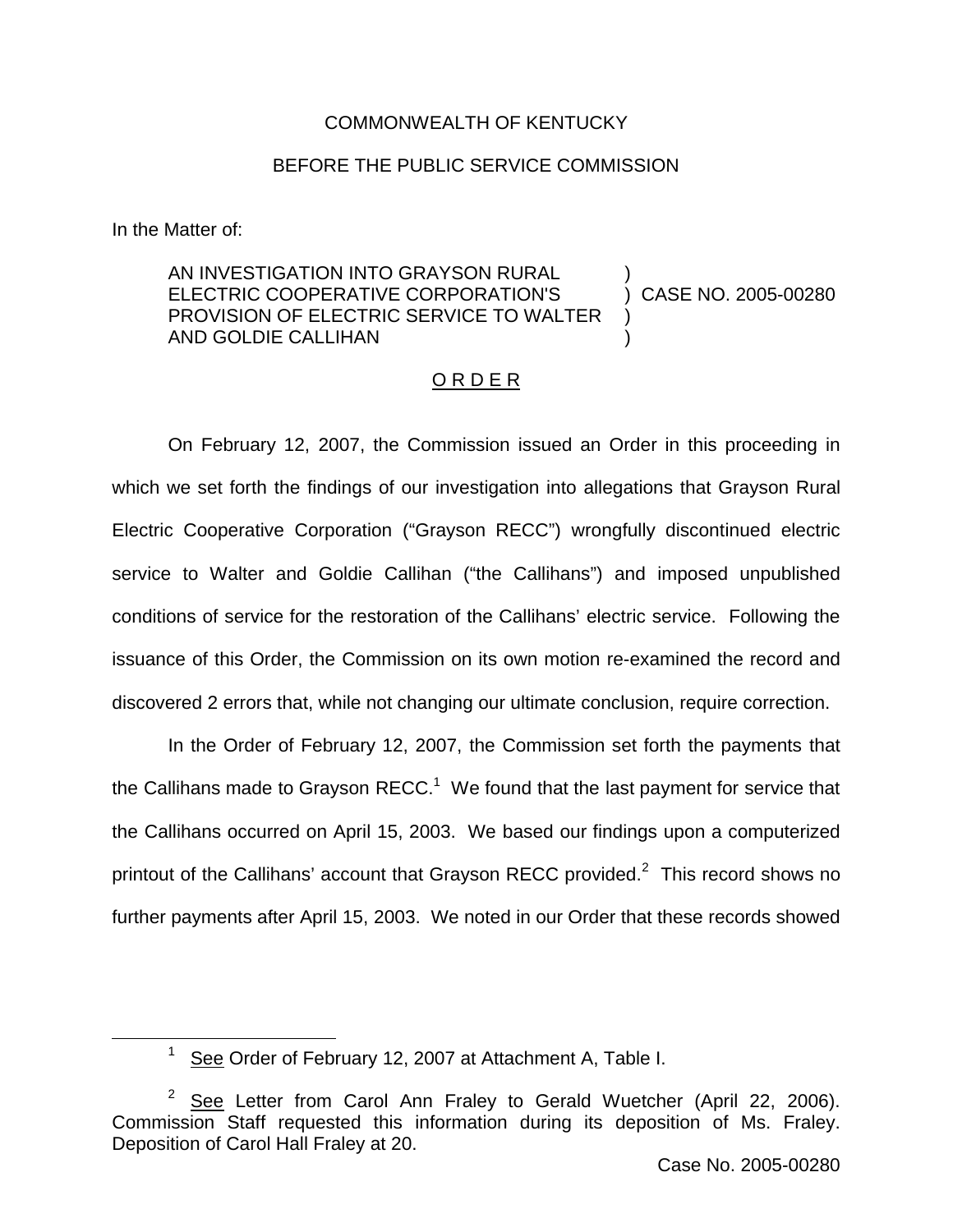that the Callihans owed the utility  $$818.37<sup>3</sup>$  while the utility stated the Callihans' outstanding indebtedness was \$707.26.<sup>4</sup>

Subsequent to the issuance of the Order of February 12, 2007, the Commission again reviewed the record of this proceeding and discovered a discrepancy between the computer printout and a handwritten document that indicates an additional payment for electric service. This document shows that on May 15, 2003 the Callihans made an additional payment of  $$126.61<sup>5</sup>$  When this payment is considered, we find that the Callihans' outstanding debt to the utility is  $$692.26<sup>6</sup>$  The Commission has revised Table I to reflect the Callihans' payments in May 2003. These changes do not require any revision to our findings regarding the lawfulness or reasonableness of Grayson RECC's termination of electric service to the Callihans or its refusal to resume electric service until the outstanding debt is paid.

IT IS THEREFORE ORDERED that:

1. The Order of February 12, 2007 is amended to reflect the findings set forth herein.

2. All provisions of the Order of February 12, 2007 that do not conflict with the findings set forth in this Order are affirmed.

<sup>5</sup> Grayson RECC's Response to Commission Staff's Second Set of Interrogatories and Requests for Production of Documents, Item 13.

 $6$  This amount reflects an outstanding arrearage of \$707.26 reduced by the Callihans' membership fee of \$15.

<sup>&</sup>lt;sup>3</sup> Order of February 12, 2007 at 12. This amount reflected a total arrearage of \$833.87 reduced by the Callihans' membership fee of \$15, which the utility applied toward the Callihans' outstanding debt.

 $4$  Id. at 13, fn. 48.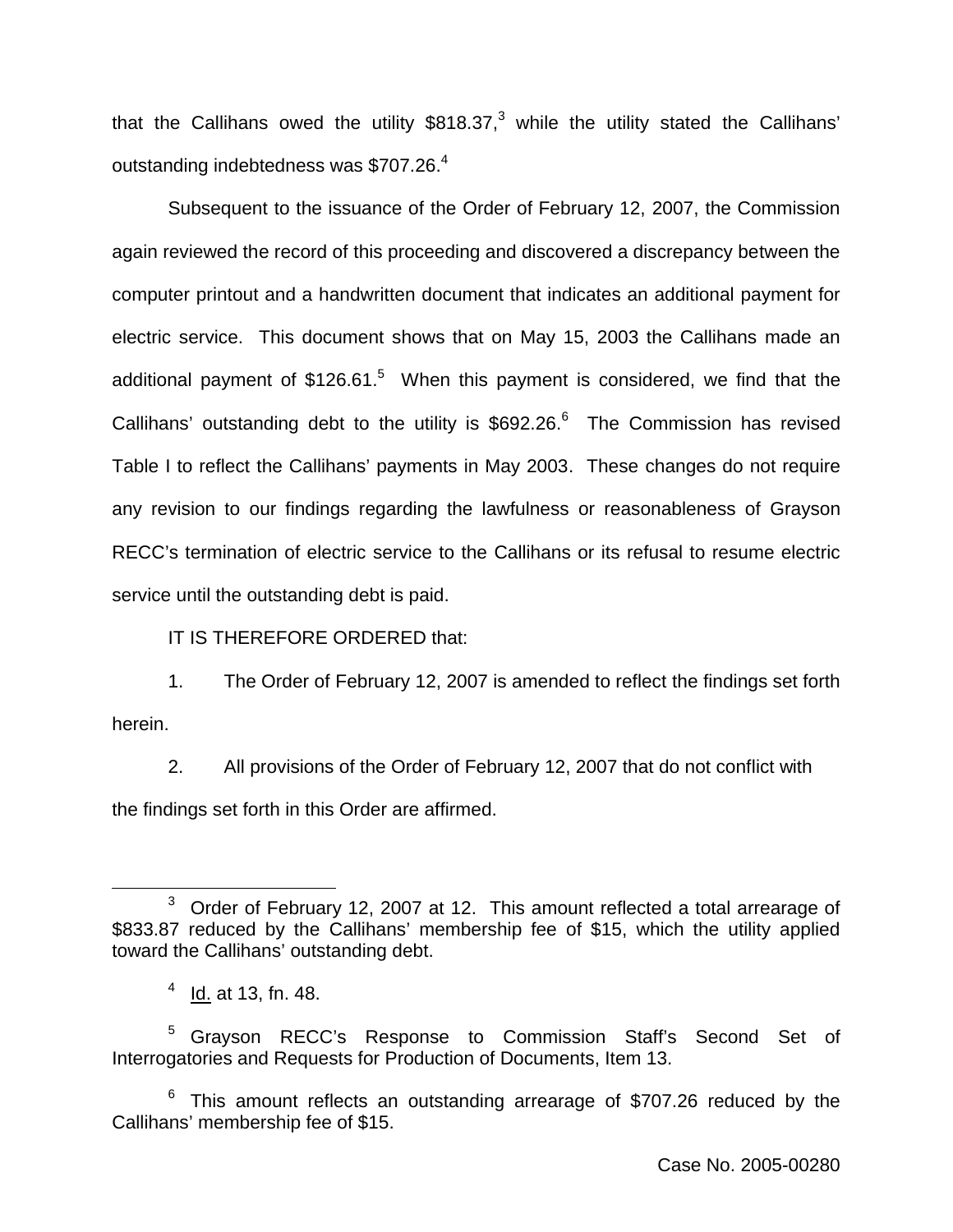Done at Frankfort, Kentucky, this 6<sup>th</sup> day of March, 2007.

By the Commission

ATTEST:

**Executive Director** 

Case No. 2005-00280